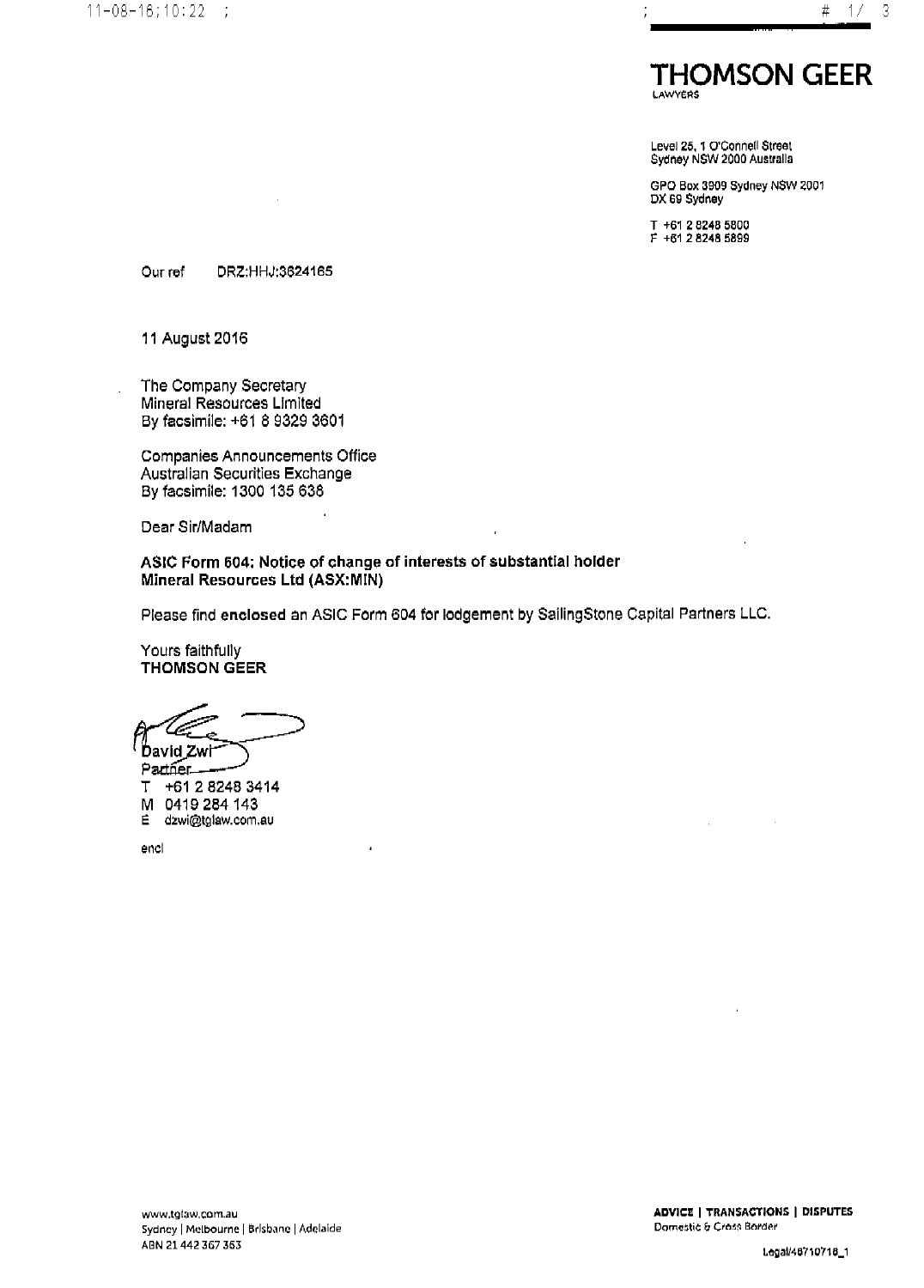j

# **Form 604** Corporations Act 2001<br>Section 671B

## Notice of change of interests of substantial holder

| To Company Name/Scheme                          | Mineral Resources Limited         |  |  |  |  |
|-------------------------------------------------|-----------------------------------|--|--|--|--|
|                                                 |                                   |  |  |  |  |
| <b>ACN/ARSN</b>                                 | 118 549 910                       |  |  |  |  |
|                                                 |                                   |  |  |  |  |
| 1, Details of substantial holder (1)            |                                   |  |  |  |  |
| Name                                            | SallingStone Capital Partners LLC |  |  |  |  |
| ACN/ARSN (If applicable)                        | N/A                               |  |  |  |  |
|                                                 |                                   |  |  |  |  |
| There was a change in the interests of the      |                                   |  |  |  |  |
| substantial holder on                           | 09/08/2016                        |  |  |  |  |
| The previous notice was given to the company on | 10/08/2016                        |  |  |  |  |

#### 2. Provious and present voting power

The previous notice was dated

The total number of votes attached to all the voting shares in the company or voting interests in the scheme that the substantial holder or an associato (2) had a relevant interest (3) in when last required, and when now required, to give a substantial holding notice to the company or scheme, are as follows:

10/08/2016

| <del>.</del>                 | Previous notico<br> |                  | Present notice  |                  |
|------------------------------|---------------------|------------------|-----------------|------------------|
| Class of securities (4)<br>. | Person's votes      | Voting powor (5) | Person's votes  | Voting power (5) |
| Ordinary shares              | 19.709.086<br>.     | 110.55%          | 17.509.086<br>. | 9.37%<br>___     |

#### 3. Changos in rolovant intorosts

Particulars of each change in, or change in the nature of, a relevant interest of the substantial holder or an associate in voting securities of the company or scheme, since the substantial holder was last required to give a substantial holding notice to the company or scheme are as follows:

| Date of<br>change | Person whose<br>rolovant Interest<br>changed | Nature of change<br>(6) | Consideration given in<br>relation to change (7) | Class and<br>number of<br>securities<br>affected | Person's votes<br>affected   |
|-------------------|----------------------------------------------|-------------------------|--------------------------------------------------|--------------------------------------------------|------------------------------|
| 9/8/2016          | SailingStone<br>Capital Partners             | Sale of shares          | AUD \$21,670,000                                 | 2.200.000<br>ordinary shares                     | 2.200.000 ordinary<br>shares |

#### Present relovant interests 4.

#### Particulars of each relevant interest of the substantial holder in voting securities after the change are as follows:

| Holder of    | Registered                                                                                                                        | Porson entitled                                                                                                                       | Nature of                                                                                                                                                                                                                                                               | Class and                              | Person's votes |
|--------------|-----------------------------------------------------------------------------------------------------------------------------------|---------------------------------------------------------------------------------------------------------------------------------------|-------------------------------------------------------------------------------------------------------------------------------------------------------------------------------------------------------------------------------------------------------------------------|----------------------------------------|----------------|
| rolovant     | holder of                                                                                                                         | to be registered                                                                                                                      | relevant                                                                                                                                                                                                                                                                | number of                              |                |
| Interest     | securities                                                                                                                        | as holder (8)                                                                                                                         | interest (6)                                                                                                                                                                                                                                                            | securities                             |                |
| SailingStone | <b>IBMO Harris Bank:</b><br><b>BNY Mollon: Credit</b><br> Suisse: JP Morgan:<br> Northern Trust: RBC:<br><b>State Street: UBS</b> | SallingStone holds<br>lits relevant interest<br>lin its capacity as<br>linvestment<br>manager for a<br>range of client<br>portfolios. | lSailingStone holds its<br>Irelevant interest by having<br>ithe power to exercise,<br>icontrol the exercise of or<br>ldisposal of the securities<br>ito which the relevant<br>lintorest relations in the<br>lordinary course of<br>linvestment management<br>lbusiness. | 117,509,086 ordinary 19.37%<br>Ishares |                |

#### 5. Changes in association

The persons who have become associates (2) of, ceased to be associates of, or have changed the nature of their association (9) with, the substantial holder in relation to voting interests in the company or scheme are as follows: